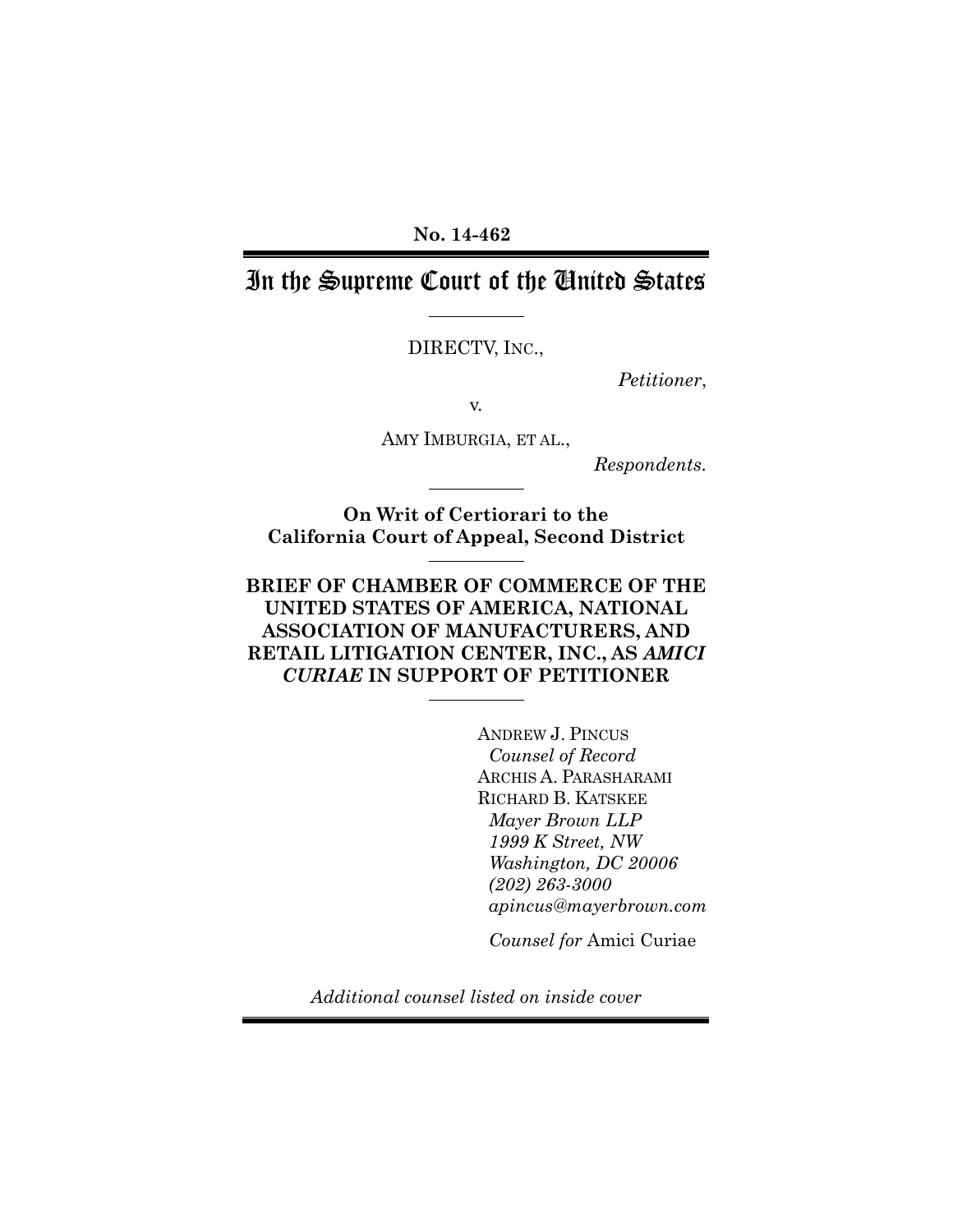KATE COMERFORD TODD WARREN POSTMAN *U.S. Chamber Litigation Center, Inc. 1615 H Street, NW Washington, DC 20062 (202) 463-5337* 

*Counsel for Chamber of Commerce of the United States of America* 

DEBORAH WHITE *Retail Litigation Center, Inc. 1700 North Moore Street Suite 2250 Arlington, VA 22209 (703) 841-2300* 

*Counsel for Retail Litigation Center, Inc.* LINDA E. KELLY PATRICK N. FORREST *Manufacturers' Center for Legal Action 733 10th Street, NW Suite 700 Washington, DC 20001 (202) 637-3000*

*Counsel for National Association of Manufacturers*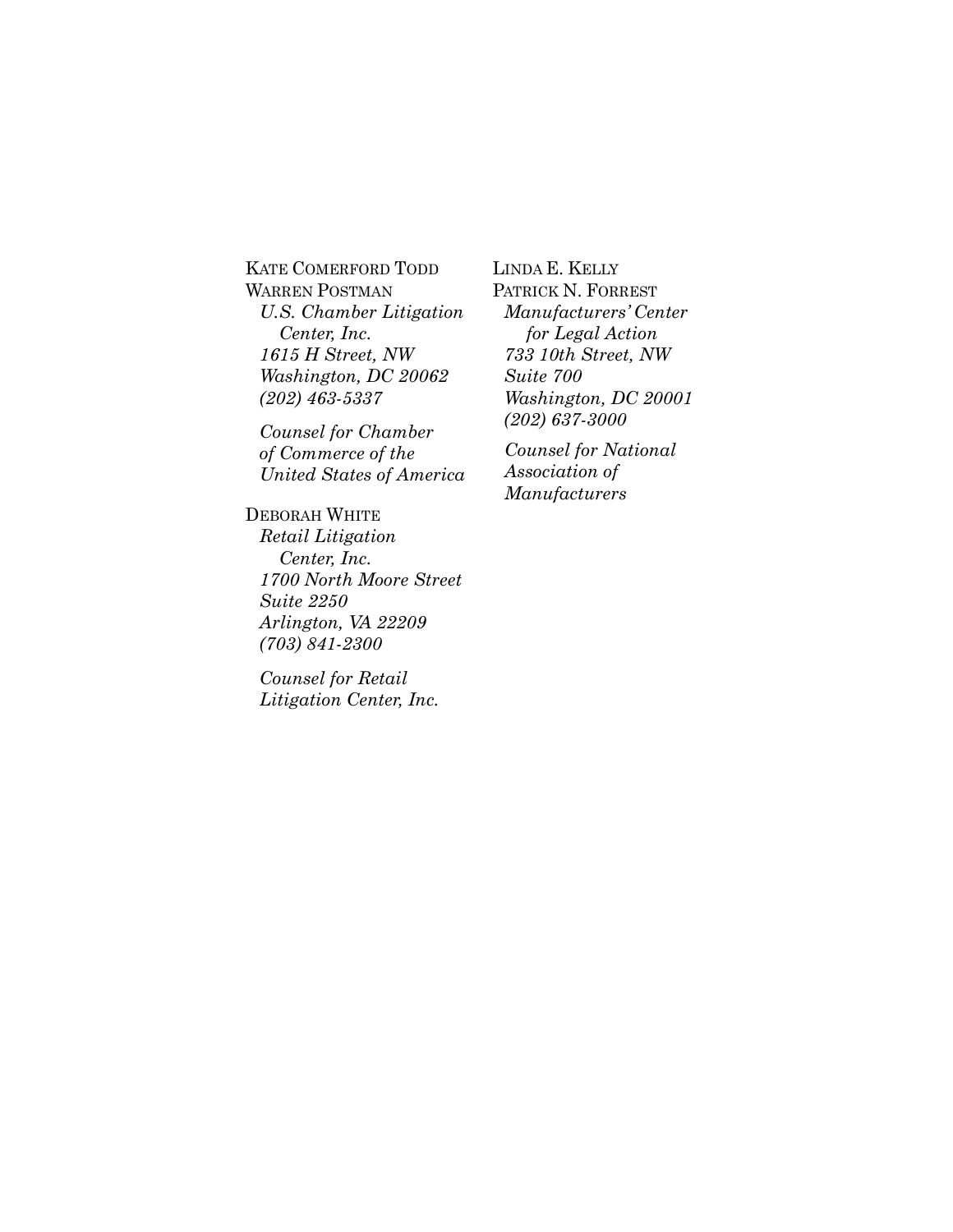## **TABLE OF CONTENTS**

|                                                                                | Page |
|--------------------------------------------------------------------------------|------|
|                                                                                |      |
|                                                                                |      |
| INTRODUCTION AND SUMMARY OF                                                    |      |
|                                                                                |      |
|                                                                                |      |
| A. The Decision Below Impermissibly                                            |      |
| B. The Decision Below Violates The Rule<br>That Contractual Ambiguities Should |      |
| Be Resolved In Favor Of Arbitration12                                          |      |
|                                                                                |      |

i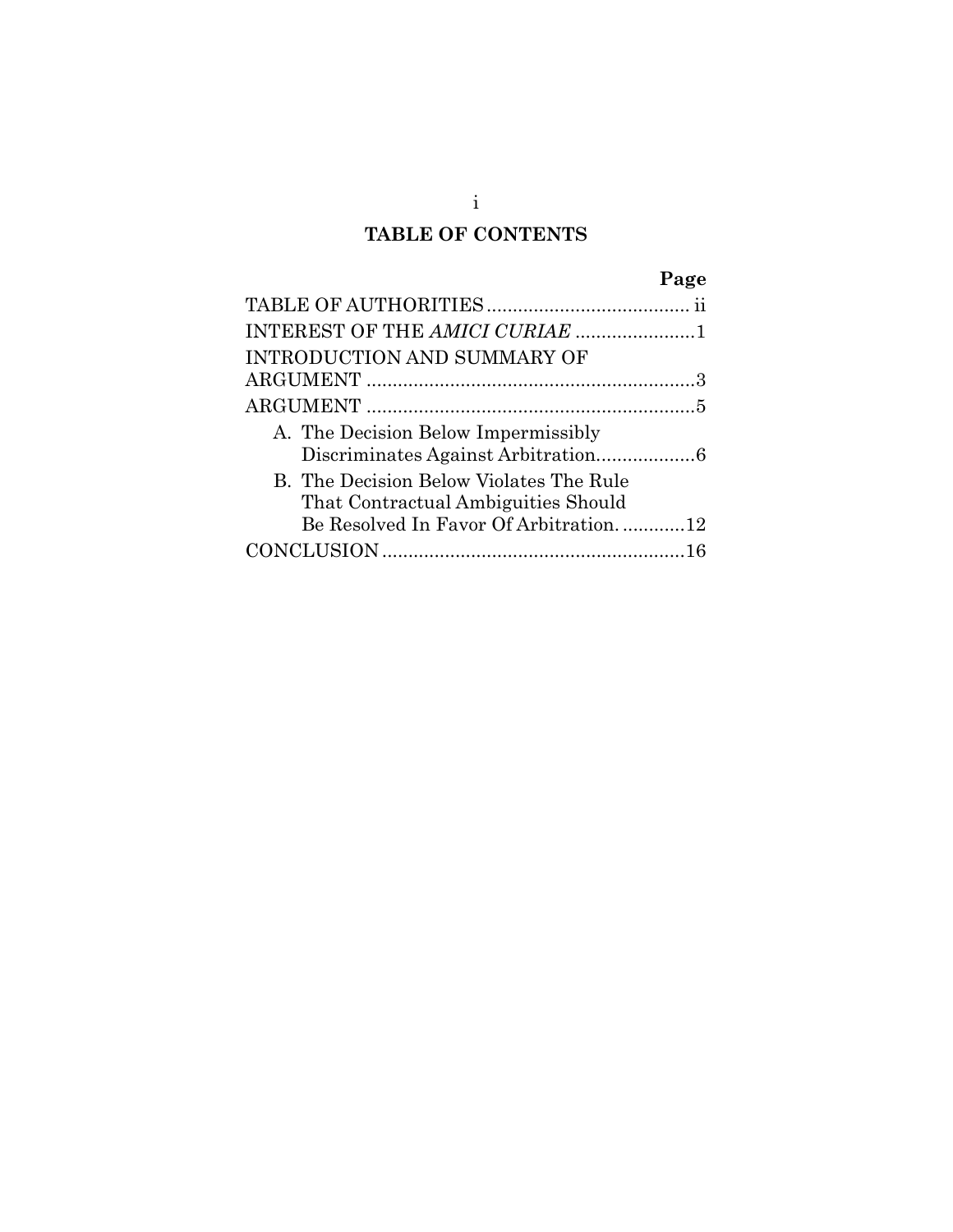# **TABLE OF AUTHORITIES**

**Page(s)** 

## **CASES**

| Allied-Bruce Terminix Cos. v. Dobson,       |
|---------------------------------------------|
|                                             |
| Arthur Andersen LLP v. Carlisle,            |
|                                             |
| AT&T Mobility LLC v. Concepcion,            |
|                                             |
| Buckeye Check Cashing, Inc. v. Cardegna,    |
|                                             |
| Doctor's Assocs. v. Casarotto,              |
|                                             |
| EEOC v. Waffle House, Inc.,                 |
|                                             |
| Fidelity Fed. Sav. & Loan                   |
| Ass'n v. de la Cuesta,                      |
|                                             |
| Marmet Heath Care Ctr., Inc. v. Brown,      |
|                                             |
| Mastrobuono v. Shearson                     |
| Lehman Hutton, Inc.,                        |
|                                             |
| Mitsubishi Motors Corp. v. Soler            |
| Chrysler-Plymouth, Inc.,                    |
|                                             |
| Moses H. Cone Mem'l Hosp. v.                |
| Mercury Constr. Corp.,                      |
|                                             |
| Murphy v. DIRECTV, Inc.,                    |
| 724 F.3d 1218 (9th Cir. 2013) 4, 10, 11, 16 |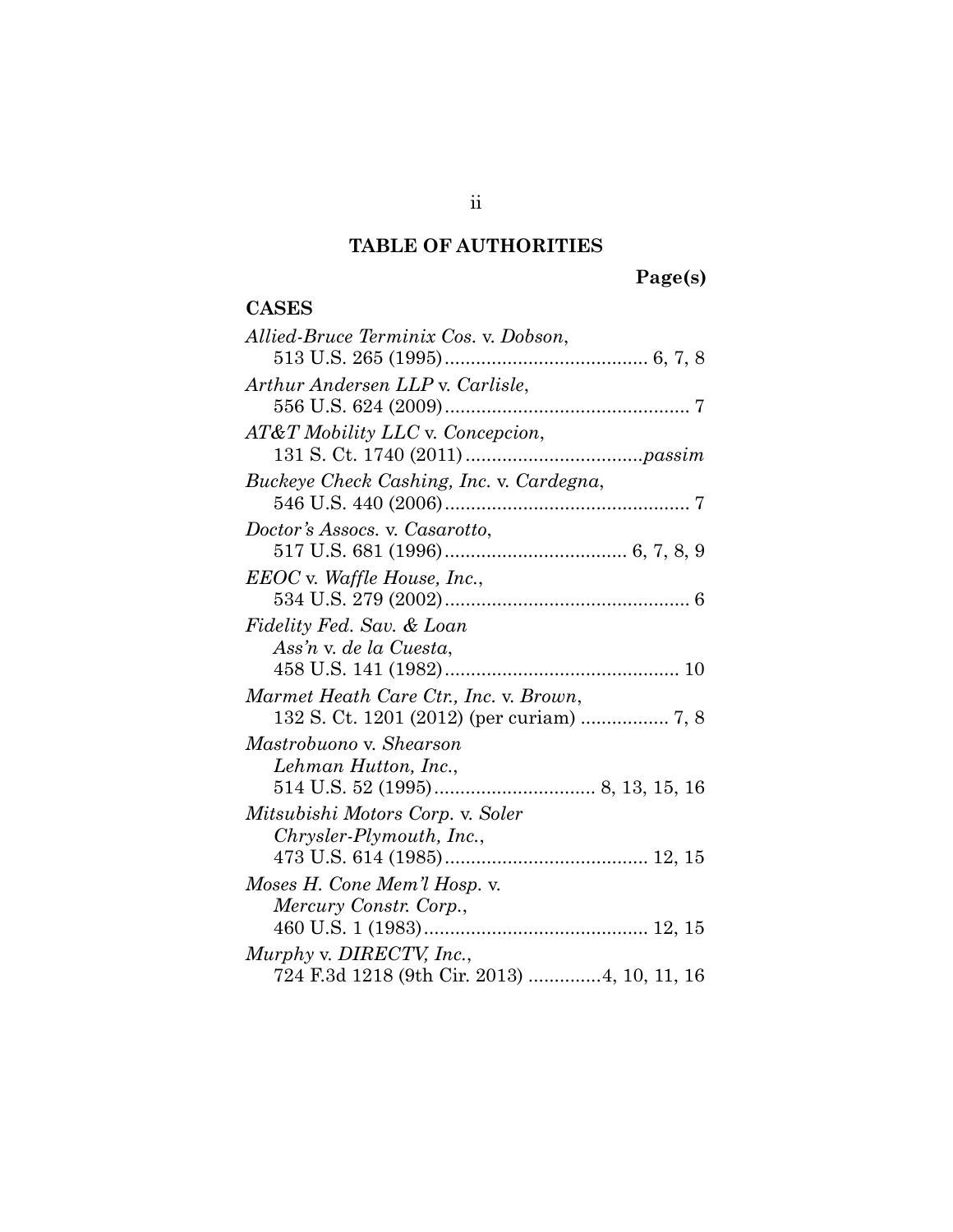## **TABLE OF AUTHORITIES—continued**

## **Page(s)**

| Nitro-Lift Techs., L.L.C. v. Howard,           |
|------------------------------------------------|
|                                                |
| California v. Sischo,                          |
| 144 P.2d 785 (Cal. 1943) (per curiam) 10       |
| Perry v. Thomas,                               |
|                                                |
| Preston v. Ferrer,                             |
|                                                |
| Rent-A-Center, W., Inc. v. Jackson,            |
|                                                |
| Rivers v. Roadway Express, Inc.,               |
|                                                |
| Scherk v. Alberto-Culver Co.,                  |
|                                                |
| Southland Corp. v. Keating,                    |
|                                                |
| Stolt-Nielsen S.A. v. AnimalFeeds Int'l Corp., |
|                                                |
| Volt Info. Scis., Inc. v. Board of Trs.        |
| of Leland Stanford Jr. Univ.,                  |
|                                                |
|                                                |

## **CONSTITUTION AND STATUTES**

| Federal Arbitration Act, 9 U.S.C. §§ 1-16passim |  |
|-------------------------------------------------|--|
|                                                 |  |

iii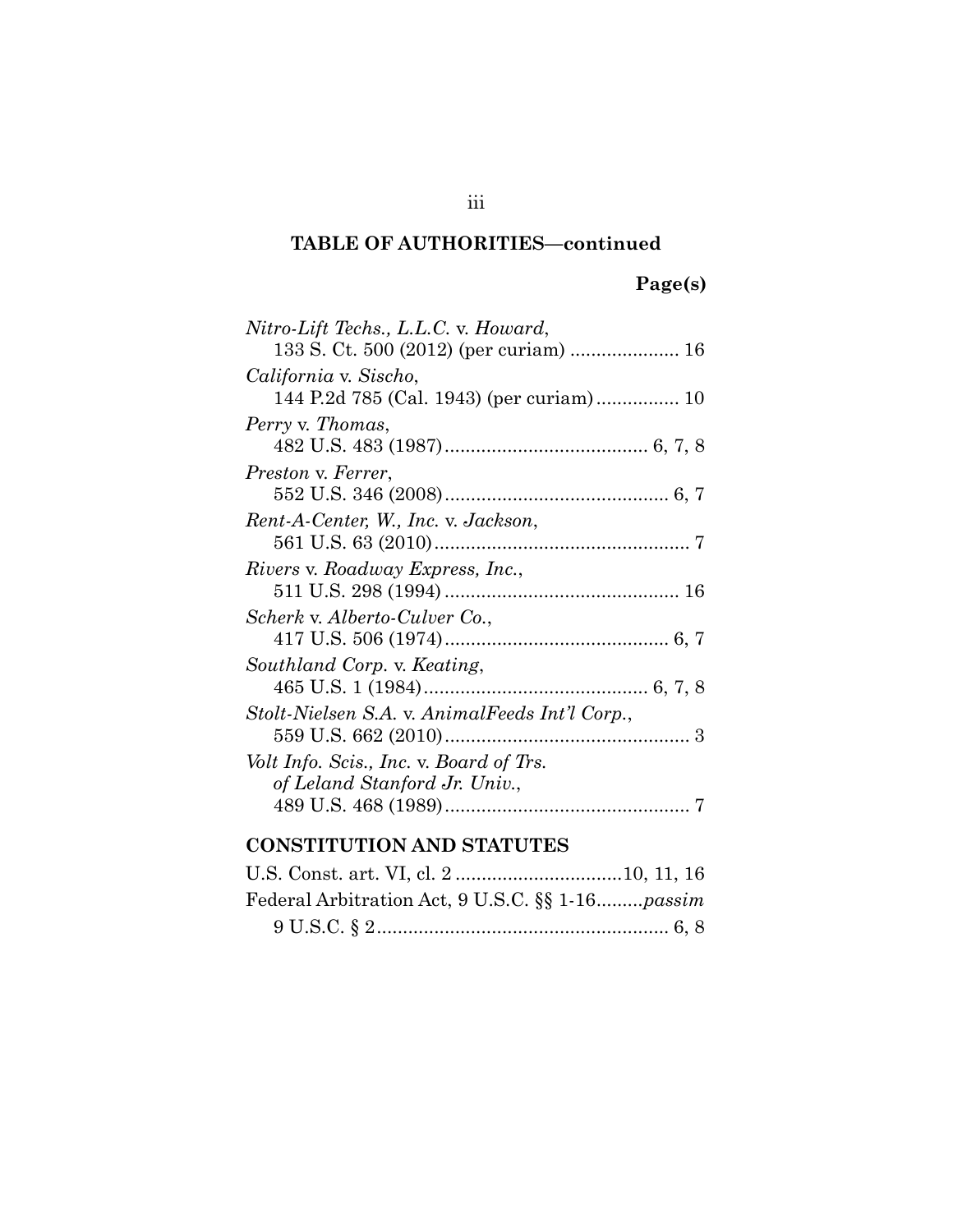### **BRIEF OF CHAMBER OF COMMERCE OF THE UNITED STATES OF AMERICA, NATIONAL ASSOCIATION OF MANUFACTURERS, AND RETAIL LITIGATION CENTER, INC., AS** *AMICI CURIAE* **IN SUPPORT OF PETITIONER**

#### **INTEREST OF THE** *AMICI CURIAE*

The Chamber of Commerce of the United States of America is the world's largest business federation. It represents 300,000 direct members and indirectly represents the interests of more than three million companies and professional organizations of every size, in every industry sector, and from every region of the country. An important function of the Chamber is to represent the interests of its members in matters before the courts, Congress, and the Executive Branch.1

The National Association of Manufacturers is the nation's largest industrial trade association, representing small and large manufacturers in every industrial sector and in all 50 states. Manufacturing employs more than 12 million people, contributes roughly \$2.1 trillion to the national economy annually, has the largest economic impact of any major sector, and accounts for two-thirds of private-sector research and development. NAM's mission is to enhance the competitiveness of manufacturers and improve American living standards by shaping a

l

<sup>&</sup>lt;sup>1</sup> *Amici* affirm that no counsel for a party authored this brief in whole or in part and that no person other than *amici*, their members, or their counsel made a monetary contribution intended to fund the brief's preparation or submission. The parties' consents to the filing of *amicus* briefs are on file with the Clerk's office.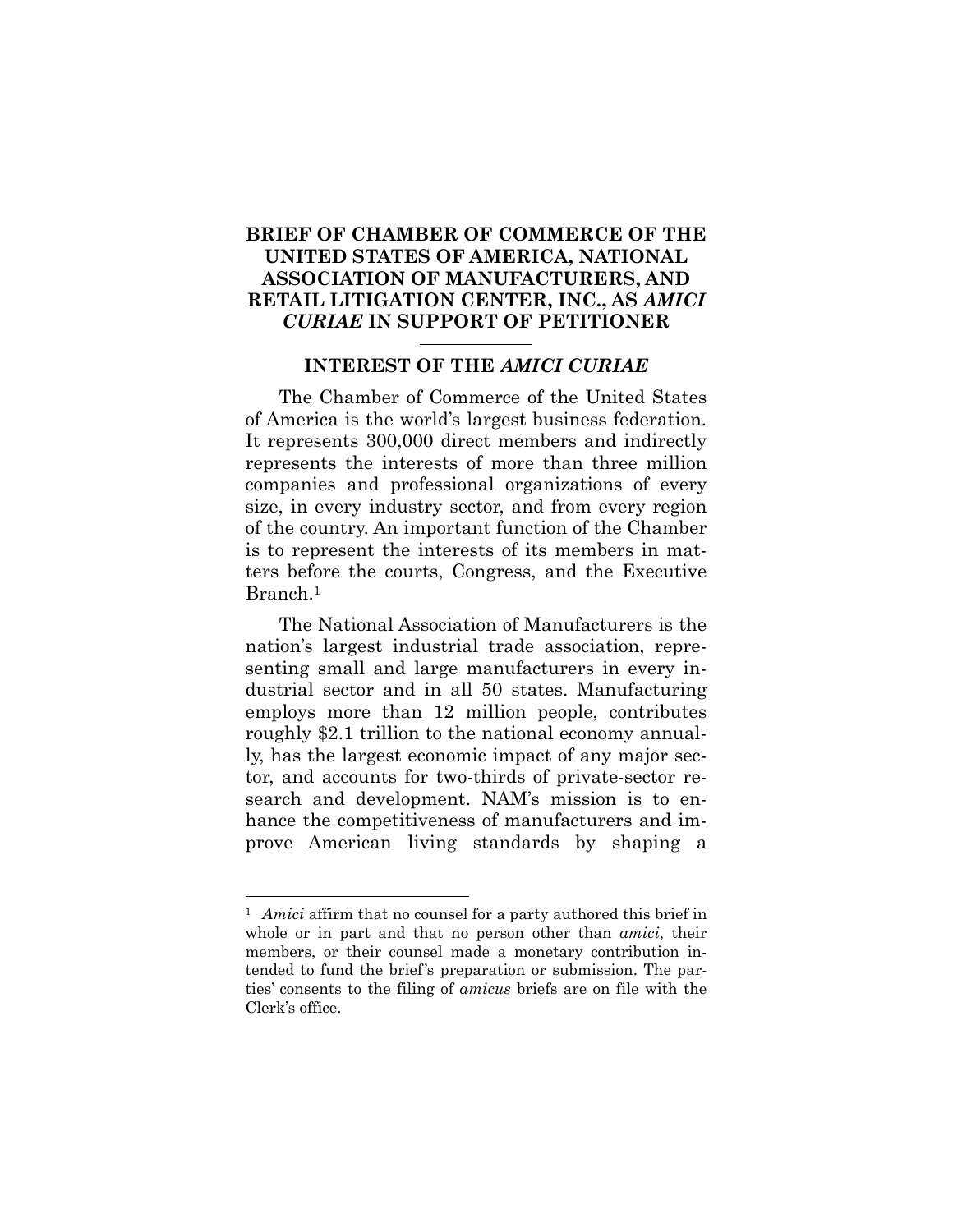legislative and regulatory environment conducive to economic growth.

The Retail Litigation Center, Inc., is a publicpolicy organization that identifies and contributes to legal proceedings affecting the retail industry. The RLC's members include many of the country's largest and most innovative retailers. They employ millions of workers throughout the United States, provide goods and services to tens of millions of consumers, and account for tens of billions of dollars in annual sales. The RLC seeks to provide courts with retailindustry perspectives on important legal issues affecting its members, and to highlight the potential industry-wide consequences of significant pending cases.

Arbitration agreements allow the parties to replace expensive, time-consuming, and contentious incourt litigation with speedy, inexpensive, fair, and often far less adversarial dispute-resolution procedures. For these reasons, many of *amici*'s members and affiliates routinely employ arbitration agreements as a key element in millions of their contractual relationships. As Congress intended when it enacted the Federal Arbitration Act, 9 U.S.C. §§ 1-16, the result has been not only conservation of judicial resources but also substantial cost savings for the parties, which in turn have allowed for lower prices for consumers, higher wages for employees, and benefits for the national economy as a whole.

The many benefits of arbitration agreements are threatened when courts impose or enforce state-law rules that do not apply uniformly to all contracts or are inconsistent with the strong federal presumption in favor of arbitrability. Although this Court has consistently condemned such discriminatory rules, some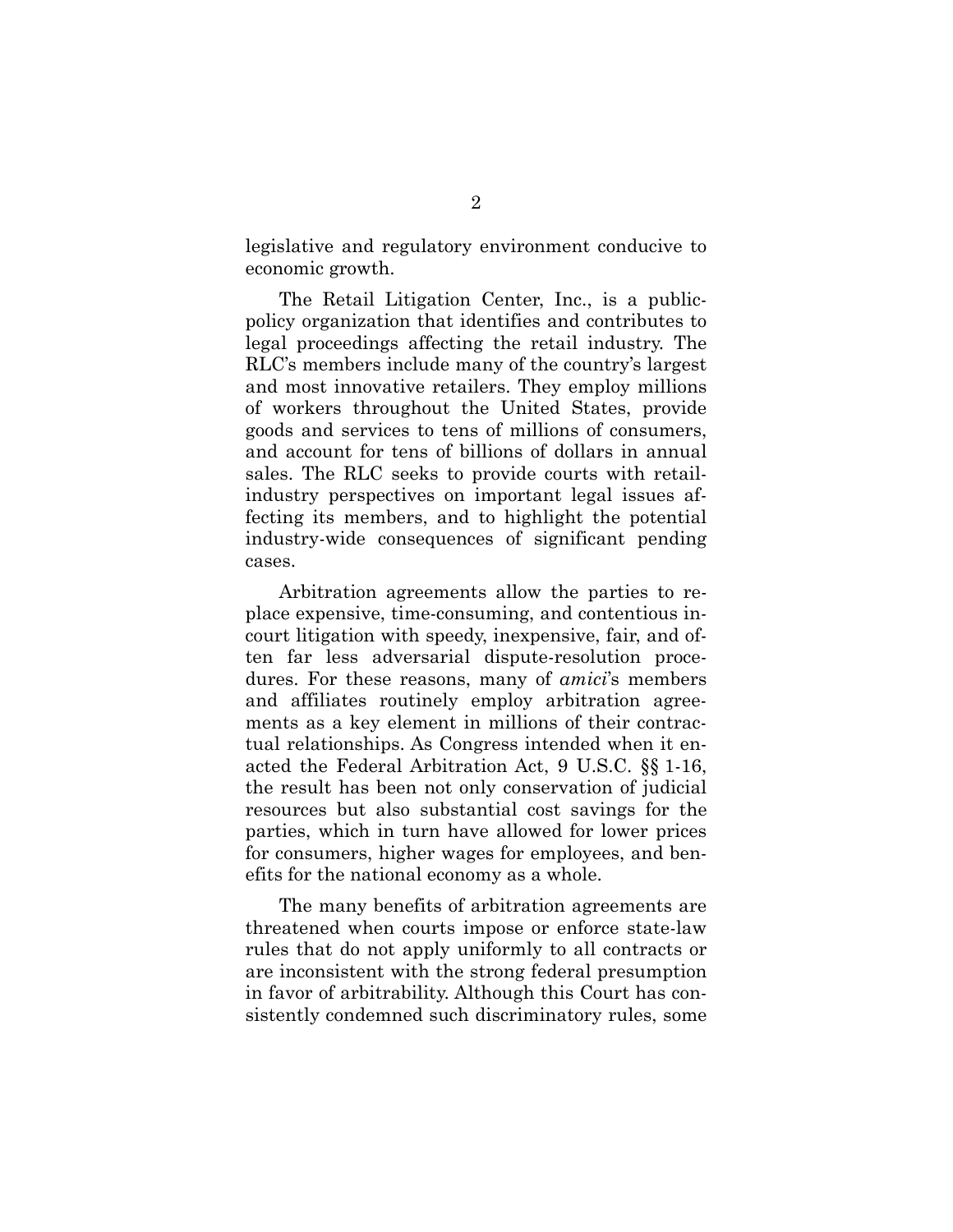state courts persist in their determined efforts to circumvent federal law. Accordingly, *amici* have a strong interest in ensuring that decisions like the one here that are starkly inconsistent with this Court's FAA precedents are not allowed to stand.

### **INTRODUCTION AND SUMMARY OF ARGUMENT**

This Court has observed that "the judicial hostility towards arbitration that prompted the FAA had manifested itself in 'a great variety' of 'devices and formulas.'" *AT&T Mobility LLC* v. *Concepcion*, 131 S. Ct. 1740, 1747 (2011). The decision of the California Court of Appeal in this case represents just such a device—and one that poses a particularly troubling threat to the uniform, consistent application of the FAA and this Court's precedents throughout the nation.

The vast majority of arbitration agreements today require that disputes be resolved on an individual rather than classwide basis. That is because class proceedings are irreconcilable with the simplicity, informality, and expedition that are the hallmarks of arbitration. *Stolt-Nielsen S.A.* v. *AnimalFeeds Int'l Corp.*, 559 U.S. 662, 685-687 (2010); see also *Concepcion*, 131 S. Ct. at 1749-1753. The contract at issue here, for example, specifies that the parties agree not "to join or consolidate claims in arbitration \* \* \* or arbitrate any claim as a representative member of a class or in a private attorney general capacity." Pet. App. 5a (internal quotation marks omitted).

That arbitration provision self-evidently was designed to apply as part of a uniform contract in the many states in which DIRECTV operated. It was drafted before this Court issued its decision in *Con-*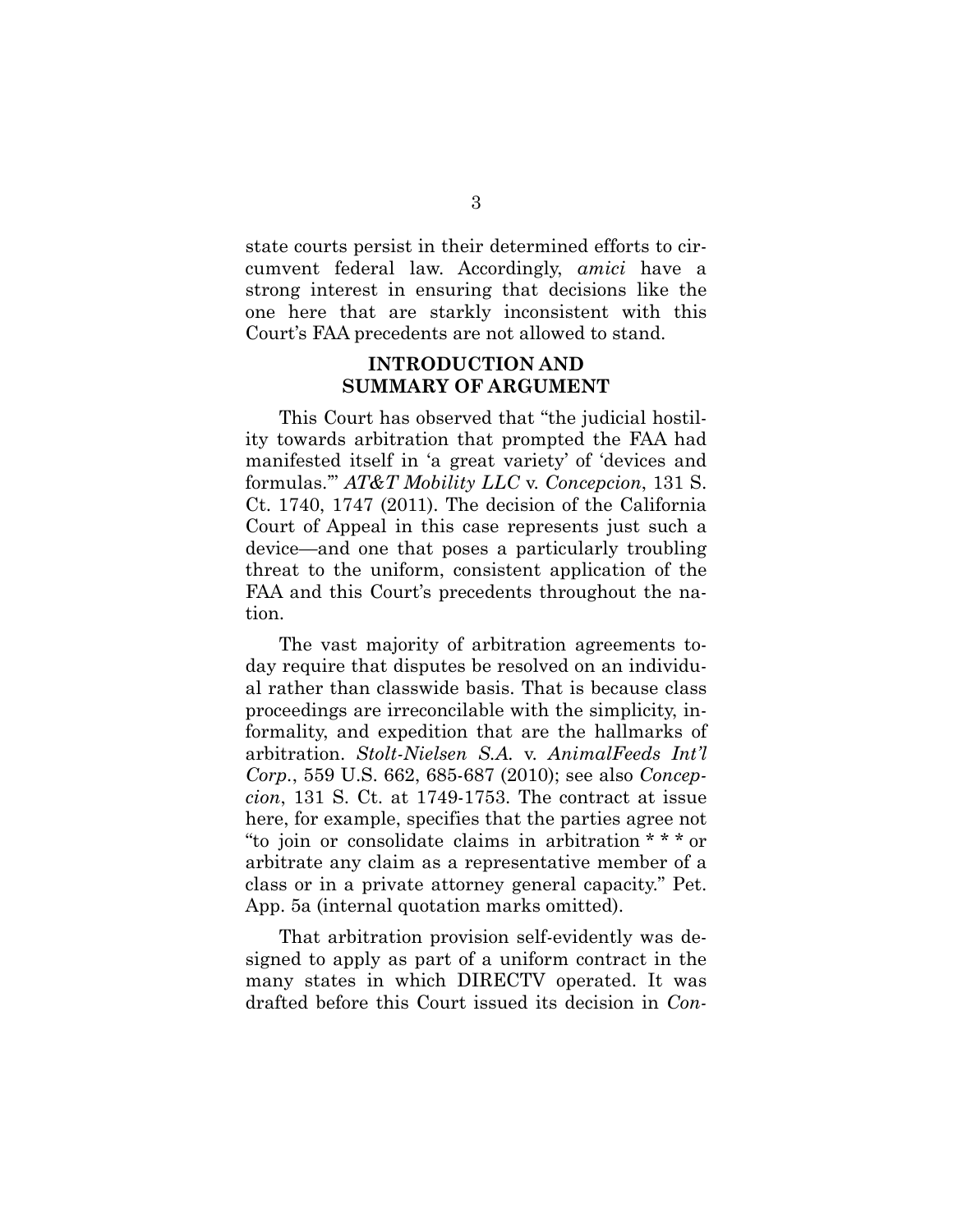*cepcion*, when some courts (especially in California) not only refused to enforce agreements to arbitrate on an individual basis, but also ordered—contrary to the parties' agreements—that arbitration take place on a classwide basis. Recognizing that phenomenon—and seeking to make doubly sure that arbitrations would be conducted on an individual basis only—the arbitration agreement expressly provided that if "the law of your state would find this agreement to dispense with class arbitration procedures unenforceable, then this entire [arbitration agreement] is unenforceable." Pet. App. 5a (internal quotation marks omitted).

In a linguistic backflip that the Ninth Circuit properly termed "nonsensical" (*Murphy* v. *DIRECTV, Inc.*, 724 F.3d 1218, 1226 (9th Cir. 2013)), the California Court of Appeal here interpreted the parties' additional safeguard not as an express statement of intent to require individual arbitration and avoid classwide arbitration, but instead as an agreement to divert claims from individual arbitrations to judicial class actions. Indeed, the court held that the safeguard applies even if the state-law rules requiring class procedures are preempted by the FAA.

The California Court of Appeal adopted so tortured a reading of clear contract language that its conclusion can be explained only as the singling out of the parties' arbitration agreement for suspect status. The court's decision thus constitutes impermissible discrimination against arbitration. Indeed, it reflects the precise judicial hostility toward arbitration that Congress enacted the FAA to forestall.

The California Court of Appeal also violated the principle that, as a matter of federal law, any ambiguities in arbitration agreements must be resolved in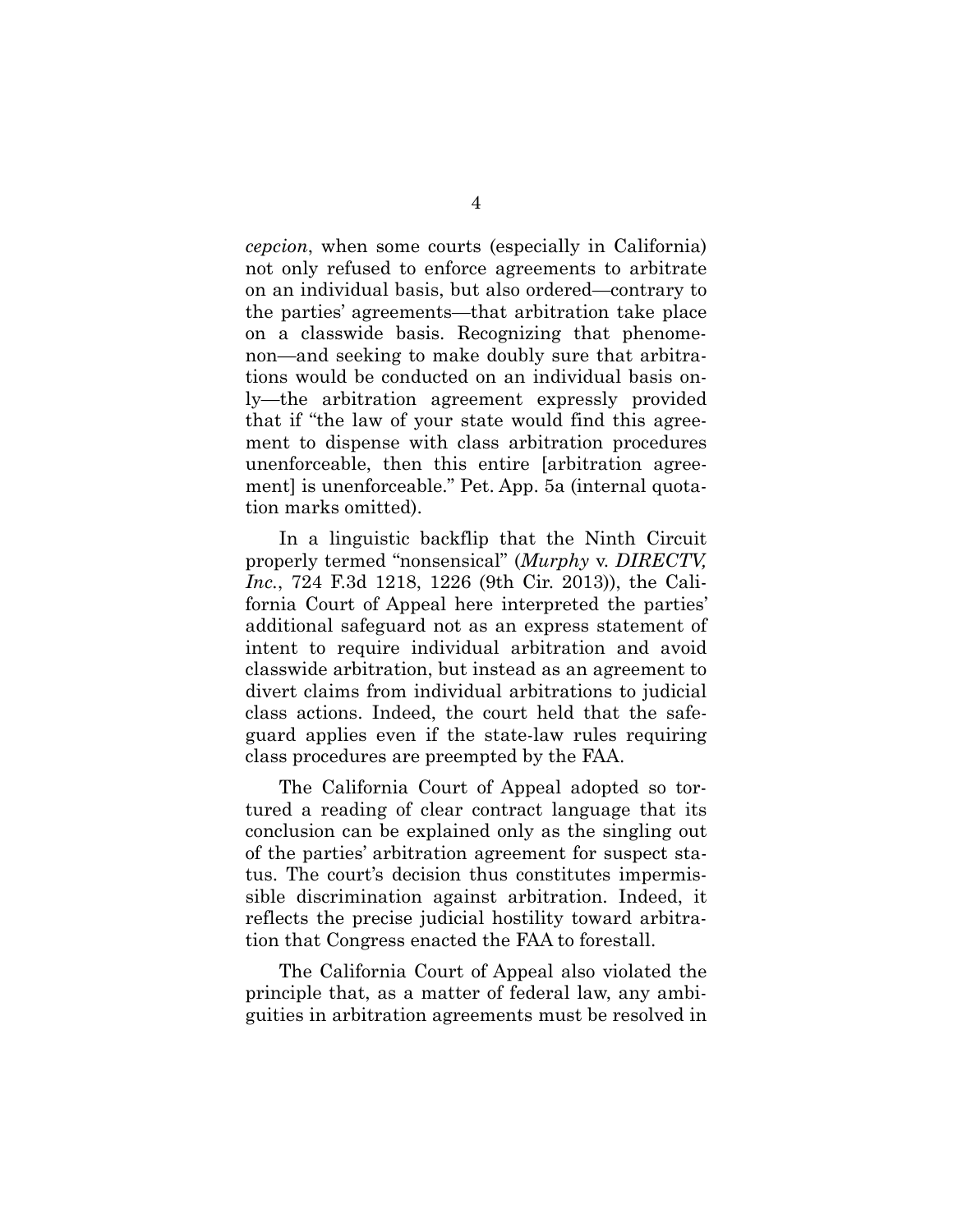favor of arbitration. The court concluded that the arbitration provision here was subject to two possible interpretations, and then, ignoring the FAA's requirement that ambiguities in arbitration agreements be construed in favor of arbitration, chose an unnatural reading of the contract that *disfavored* arbitration—interpreting the arbitration agreement in a manner that served to void it.

The lower court's failure to abide by these settled principles reflects not only hostility toward arbitration, but also an effort to evade the FAA and this Court's precedents interpreting the statute. This Court should reverse the holding below and reaffirm the supremacy of federal law.

#### **ARGUMENT**

The rules for interpreting contracts are generally the province of state law. With respect to arbitration agreements, however, the FAA constrains state law. It prescribes two federal-law principles to prevent courts from manipulating state law to undermine private parties' federal right to agree to resolve their disputes efficiently and fairly through arbitration. First, state law must not discriminate against arbitration or be applied in a manner that disfavors arbitration agreements. Second, any ambiguity in the terms of an arbitration agreement must be resolved in favor of arbitration.

The decision below violates both principles. And it does so in a particularly pernicious way, by construing the plain language of an arbitration agreement in an idiosyncratic manner to circumvent this Court's binding FAA precedents and thereby frustrate Congress's intent to promote the use of arbitration to resolve disputes. The Court should make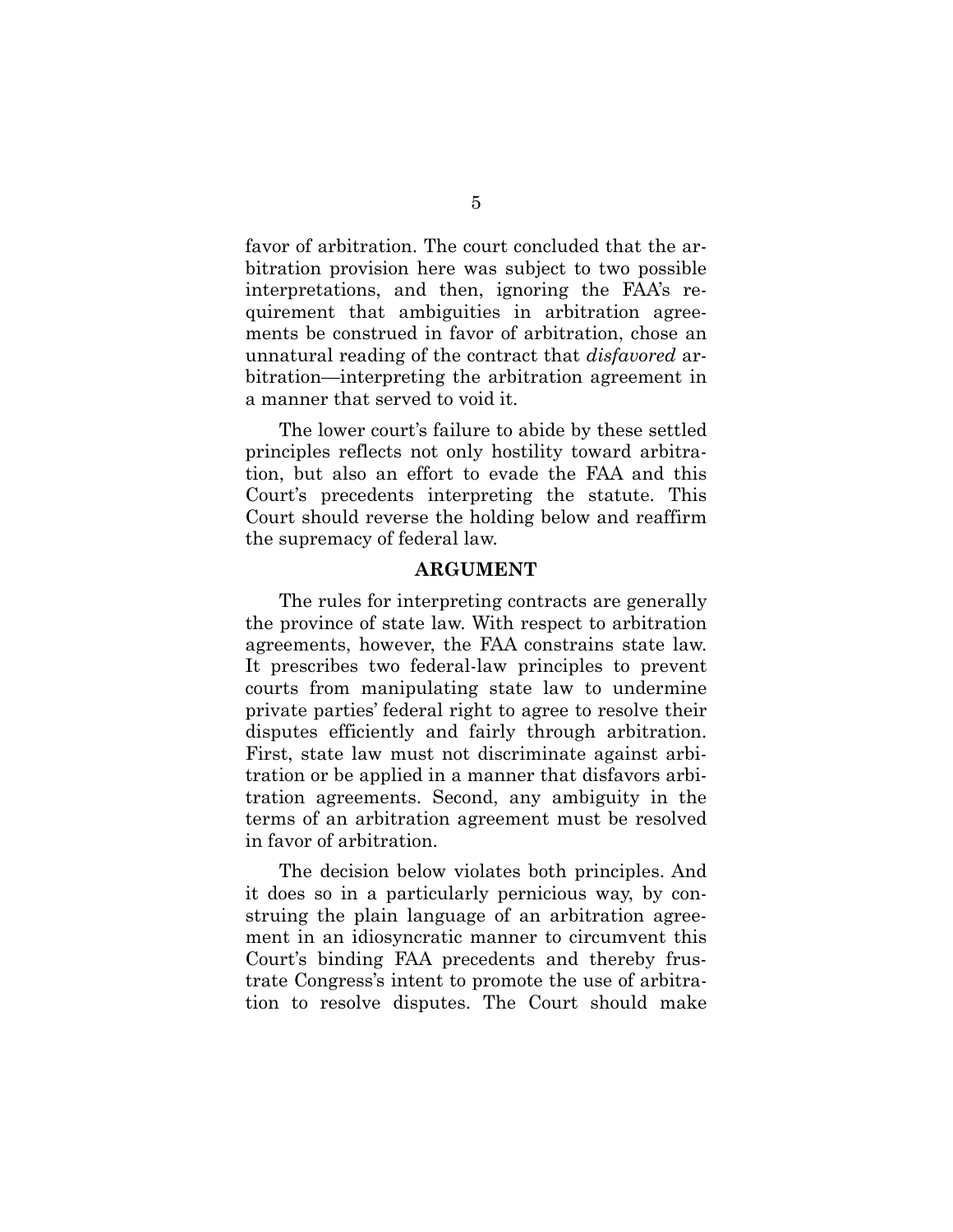clear—once again—that state-law determinations violating these principles are preempted by the FAA.

### **A. The Decision Below Impermissibly Discriminates Against Arbitration.**

1. Congress enacted the FAA to "reverse the longstanding judicial hostility to arbitration agreements," "to place [these] agreements upon the same footing as other contracts," and to "manifest a liberal federal policy favoring arbitration agreements." *EEOC* v. *Waffle House, Inc.*, 534 U.S. 279, 289 (2002) (internal quotation marks omitted); see also, *e.g.*, *Preston* v. *Ferrer*, 552 U.S. 346, 353 (2008) ("Section 2 'declare[s] a national policy favoring arbitration' of claims that parties contract to settle in that manner.") (quoting *Southland Corp.* v. *Keating*, 465 U.S. 1, 10 (1984)); *Allied-Bruce Terminix Cos.* v. *Dobson*, 513 U.S. 265, 272 (1995) (FAA "seeks broadly to overcome judicial hostility to arbitration agreements").

At the heart of the FAA is Section 2, which "embodies a clear federal policy of requiring arbitration unless the agreement to arbitrate \* \* \* is revocable 'upon such grounds as exist at law or in equity for the revocation of *any* contract.'" *Perry* v. *Thomas*, 482 U.S. 483, 489 (1987) (emphasis added) (quoting 9 U.S.C. § 2). "By enacting § 2,  $***$  Congress precluded States from singling out arbitration provisions for suspect status, requiring instead that such provisions be placed 'upon the same footing as other contracts.'" *Doctor's Assocs.* v. *Casarotto*, 517 U.S. 681, 687 (1996) (quoting *Scherk* v. *Alberto-Culver Co.*, 417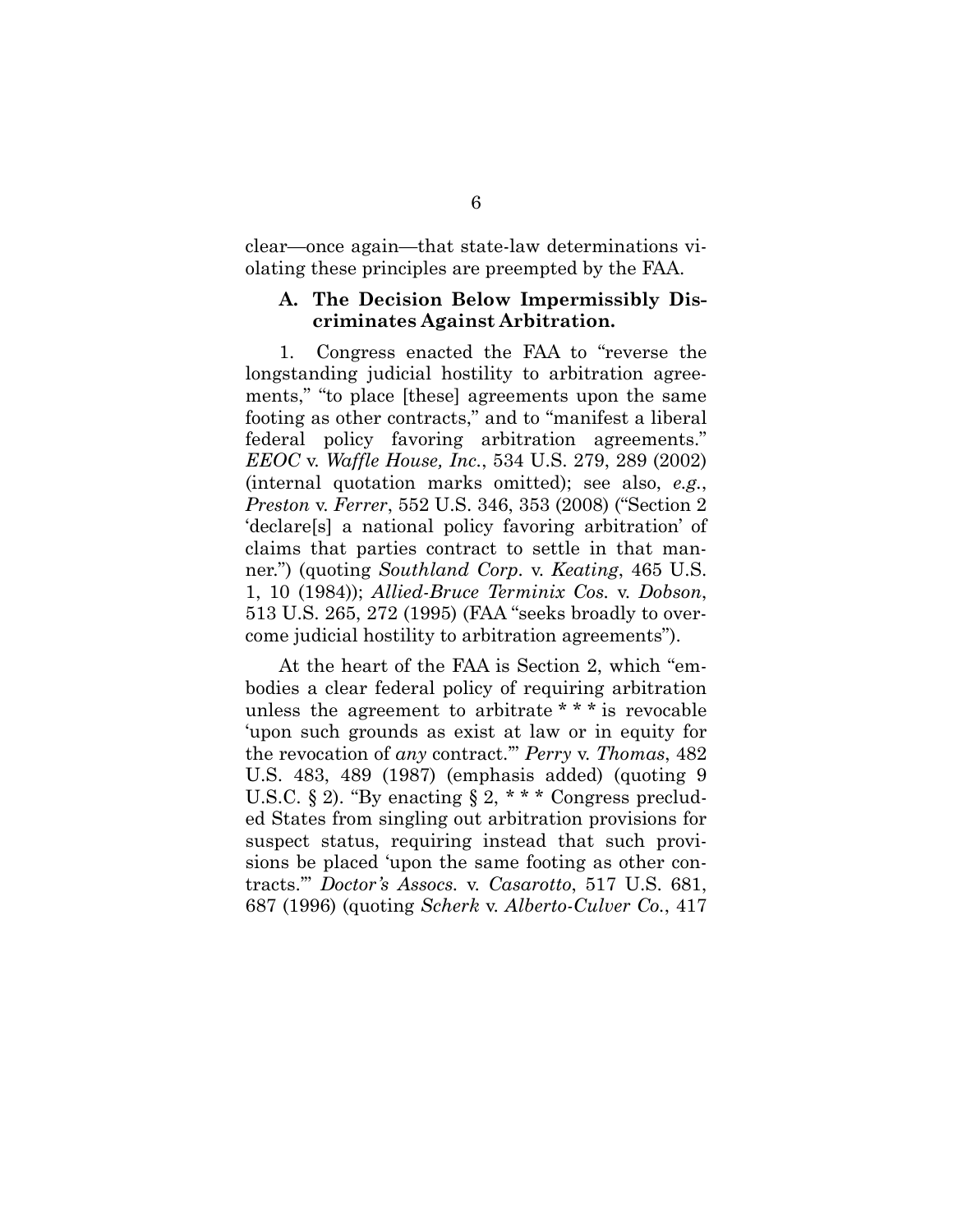U.S. 506, 511 (1974)). State-law rules that discriminate against arbitration are flatly forbidden.2

In *Casarotto*, for example, this Court held that "threshold limitations placed specifically and solely on arbitration provisions" are unenforceable because they are "antithetical to" the "'goals and policies' of the FAA" to promote arbitration by treating arbitration agreements as favorably as any other contract. 517 U.S. at 688. Thus, the Court concluded that the FAA preempted a Montana statute requiring special notice of an arbitration provision on the first page of a contract, because the statute "singl[ed] out arbitration provisions for suspect status." *Id.* at 687.

The Court refused to excuse this special notice requirement as a particular application of a general state policy that unexpected contract terms must be conspicuous, and instead reiterated that "a court may not 'rely on the uniqueness of an agreement to arbitrate as a basis for a state-law holding that enforcement would be unconscionable, for this would enable the court to effect what . . . the state legislature cannot.'" *Casarotto*, 517 U.S. at 687 n.3 (quoting *Perry*, 482 U.S. at 492 n.9).

The Court has likewise held, in a long string of decisions, that the FAA preempts and forbids en-

l

<sup>2</sup> See, *e.g.*, *Marmet Heath Care Ctr., Inc.* v. *Brown*, 132 S. Ct. 1201, 1204 (2012) (per curiam); *Concepcion*, 131 S. Ct. at 1745; *Rent-A-Center, W., Inc.* v. *Jackson*, 561 U.S. 63, 67-68 (2010); *Arthur Andersen LLP* v. *Carlisle*, 556 U.S. 624, 630 (2009); *Preston*, 552 U.S. at 356; *Buckeye Check Cashing, Inc.* v. *Cardegna*, 546 U.S. 440, 443 (2006); *Allied-Bruce*, 513 U.S. at 270-271; *Volt Info. Scis., Inc.* v. *Board of Trs. of Leland Stanford Jr. Univ.*, 489 U.S. 468, 474 (1989); *Perry*, 482 U.S. at 492 n.9; *Southland*, 465 U.S. at 10-11 & 16 n.11.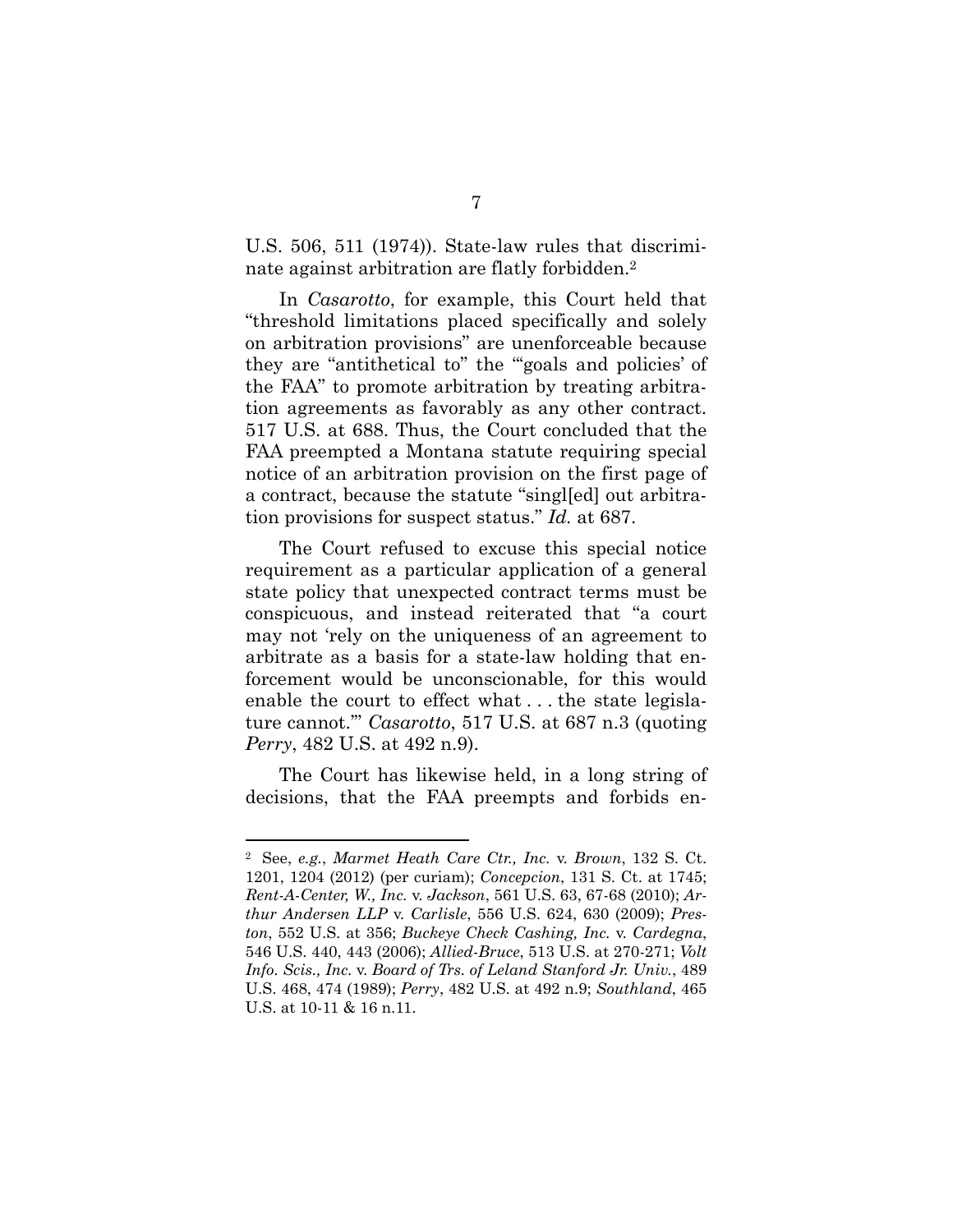forcement of state-law rules categorically "prohibiting arbitration of a particular type of claim," because such state-law bars are "contrary to the terms and coverage of the FAA." *Marmet Health Care Ctr., Inc.* v. *Brown*, 132 S. Ct. 1201, 1204 (2012) (per curiam) (FAA preempted state-law ban on arbitration of claims against nursing homes); see also *Mastrobuono*  v. *Shearson Lehman Hutton, Inc.*, 514 U.S. 52, 56 (1995) (FAA preempted state law requiring judicial resolution of claims involving punitive damages); *Perry*, 482 U.S. at 489-491 (FAA preempted state law requiring that litigants be provided a judicial forum for wage disputes); *Southland*, 465 U.S. at 10 ("In enacting § 2 of the [FAA], Congress declared a national policy favoring arbitration and withdrew the power of the states to require a judicial forum for the resolution of claims which the contracting parties agreed to resolve by arbitration," including for claims brought under state franchise-investment law).

2. The FAA permits states to apply general state-law principles of contract interpretation to ascertain the meaning of an agreement to arbitrate, as long as those rules "govern \* \* \* the validity, revocability, and enforceability of contracts *generally*." *Perry*, 482 U.S. at 492 n.9 (emphasis added). "A court may not \* \* \* construe [an arbitration] agreement in a manner different from that in which it otherwise construes nonarbitration agreements under state law." *Ibid.*; see also, *e.g.*, *Casarotto*, 517 U.S. at 686- 688; *Allied-Bruce*, 513 U.S. at 281.

The California Court of Appeal in this case professed to engage in ordinary contract interpretation, but the tortured and illogical manner in which it did so "singl[ed] out [the] arbitration provision[] for sus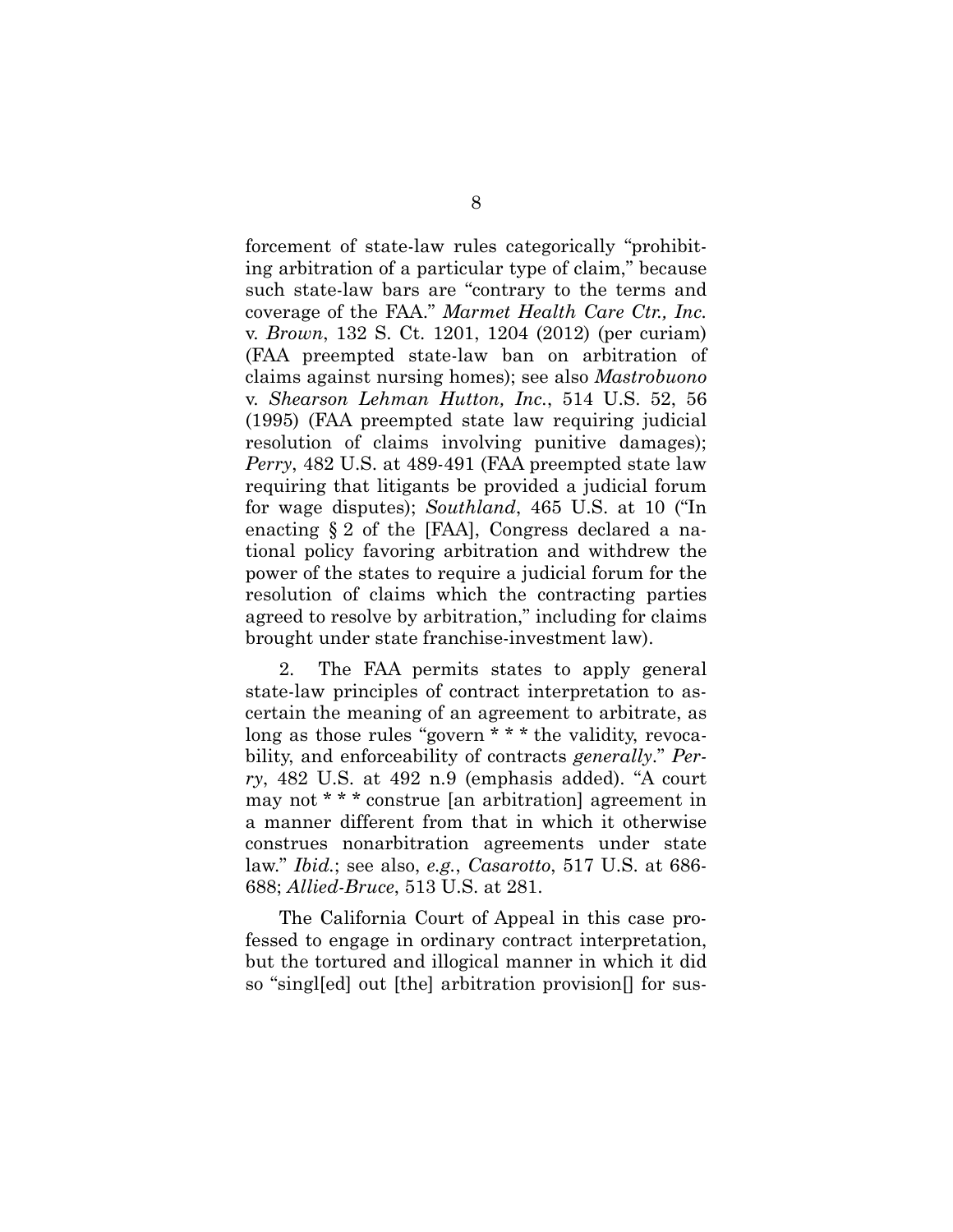pect status" (*Casarotto*, 517 U.S. at 687), thereby impermissibly discriminating against arbitration.

As explained above (at 3-4), the arbitration agreement here expressly required arbitrations to take place on an individual rather than classwide basis. Indeed, class arbitration was so antithetical that the agreement invalidated itself if class arbitration were required by the governing law: "[I]f 'the law of your state would find this agreement to dispense with class arbitration procedures unenforceable'"—thereby permitting enforcement of the arbitration agreement only if class arbitration were available—"'then this entire [arbitration provision] is unenforceable.'" Pet. App. 6a (quoting contract).

The parties also agreed that "'[t]he interpretation and enforcement of this Agreement shall be governed by \* \* \* applicable federal laws, and the laws of the state and local area where Service is provided to you,'" and further specified that, "'[n]otwithstanding the foregoing, [the arbitration provision] shall be governed by the Federal Arbitration Act.'" Pet. App. 5a (quoting contract).

Despite the contract's express designation of the FAA to govern the arbitration provision, the California Court of Appeal interpreted the self-invalidation clause—rendering the arbitration provision void if "the law of your state" precluded class-arbitration waivers—to be triggered by "the (nonfederal) law of your state without considering the preemptive effect, if any, of the FAA." Pet. App. 13a-14a; see also *id.* at 8a.

The lower court's analysis is starkly inconsistent with generally applicable principles of contract interpretation. Contractual provisions referring to the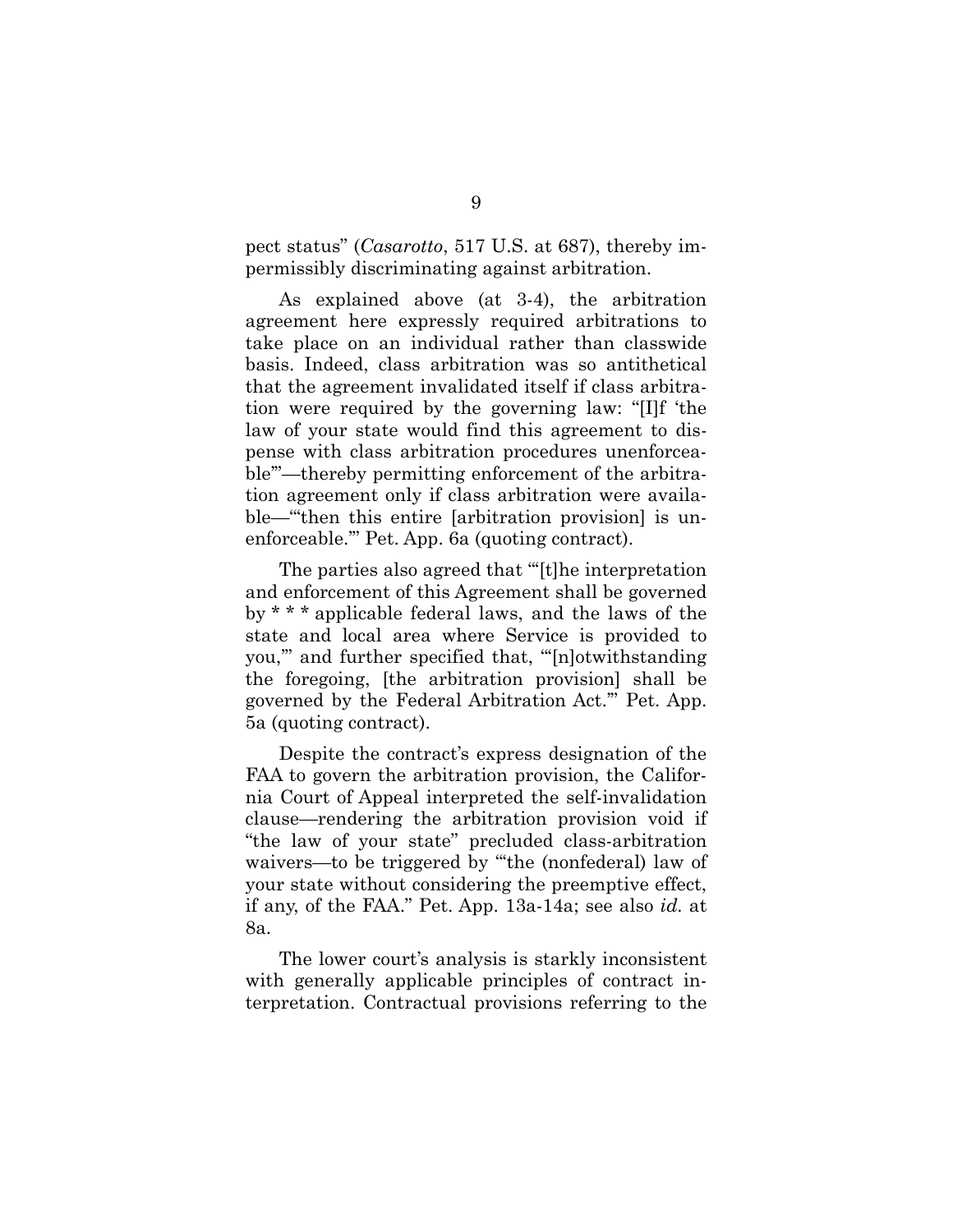"law of" a particular state are commonplace, and they are construed to incorporate *both* state *and* federal law—not to exclude application of federal law. See *Fidelity Fed. Sav. & Loan Ass'n* v. *de la Cuesta*, 458 U.S. 141, 157 n.12 (1982) ("Paragraph 15 provides that the deed is to be governed by the 'law of the jurisdiction' in which the property is located; but the 'law of the jurisdiction' includes federal as well as state law."). That general principle holds true in California as well (at least outside the arbitration context). See *California* v. *Sischo*, 144 P.2d 785, 791-792 (Cal. 1943) (per curiam) ("The Constitution of the United States and all laws enacted pursuant to the powers conferred by it on the Congress are the supreme law of the land \* \* \* *to the same extent as though expressly written into every state law*.") (emphasis added; citing Supremacy Clause, U.S. Const. art. VI, cl. 2).

As the Ninth Circuit explained with respect to the very provision at issue in this case:

The Customer Agreement's reference to state law "does not signify the inapplicability of federal law, for 'a fundamental principle in our system of complex national polity' mandates that 'the Constitution, laws, and treaties of the United States are as much a part of the law of every State as its own local laws and Constitution.'"

*Murphy*, 724 F.3d at 1226 (quoting *de la Cuesta*, 458 U.S. at 157).

For that reason, *Concepcion*'s holding that the FAA preempts the California state-law rule banning class-arbitration waivers necessarily means that the state ban "is not, and indeed never was, California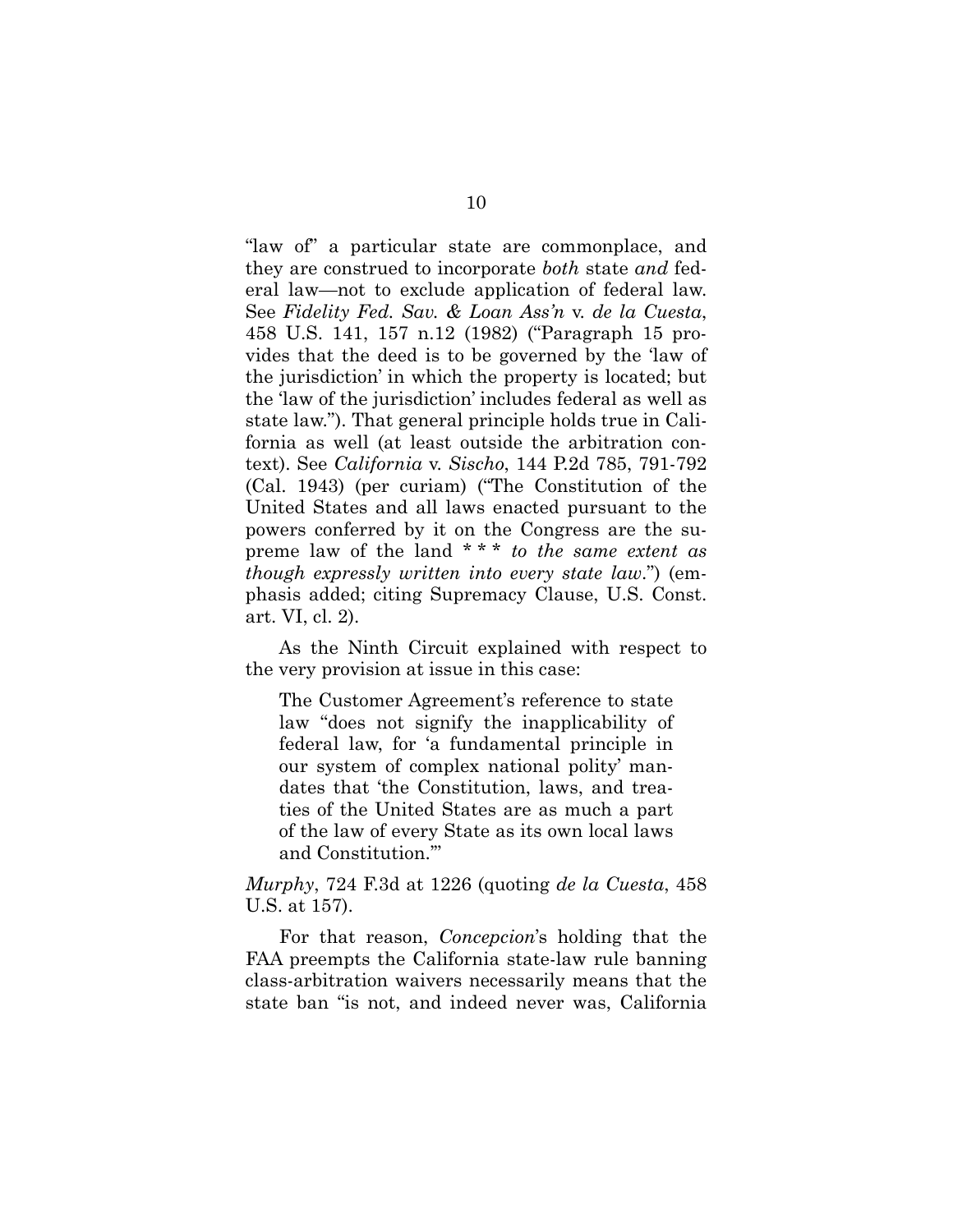law." *Murphy*, 724 F.3d at 1226. As a matter of federal law and fundamental constitutional principles, the "contention that the parties intended for state law to govern the enforceability of DIRECTV's arbitration clause, even if the state law in question contravened federal law, is nonsensical." *Ibid.* And that is especially so given the arbitration provision's express statement that it is governed by the FAA.

Moreover, the Supremacy Clause demands as much: "A contract cannot be unenforceable under state law if federal law requires its enforcement, because federal law is 'the supreme Law of the Land . . . , any Thing in the Constitution or Laws of any State to the Contrary notwithstanding.'" *Murphy*, 724 F.3d at 1226 (quoting U.S. Const. art. VI, cl. 2). When the parties here agreed that disputes must be arbitrated, and that the arbitrations must occur on an individual basis unless "the law of your state" forbids class-action waivers, the term "law of your state" necessarily meant, and continues to mean, "the valid, enforceable law of your state."

Perhaps California could adopt a general principle of contract interpretation that—contrary to the plain meaning of "the law of your state" or "the law of the State of California"—such phrases must be interpreted to mean "state law without consideration of federal law." That would mean that *any* contract expressly incorporating California state law would have to be read to forbid application of conflicting federal law, even if, as here, the contract on its face also incorporates federal law. Such a generally applicable state-law rule would upend the settled expectations of parties to an untold number of contracts affecting citizens and businesses throughout California.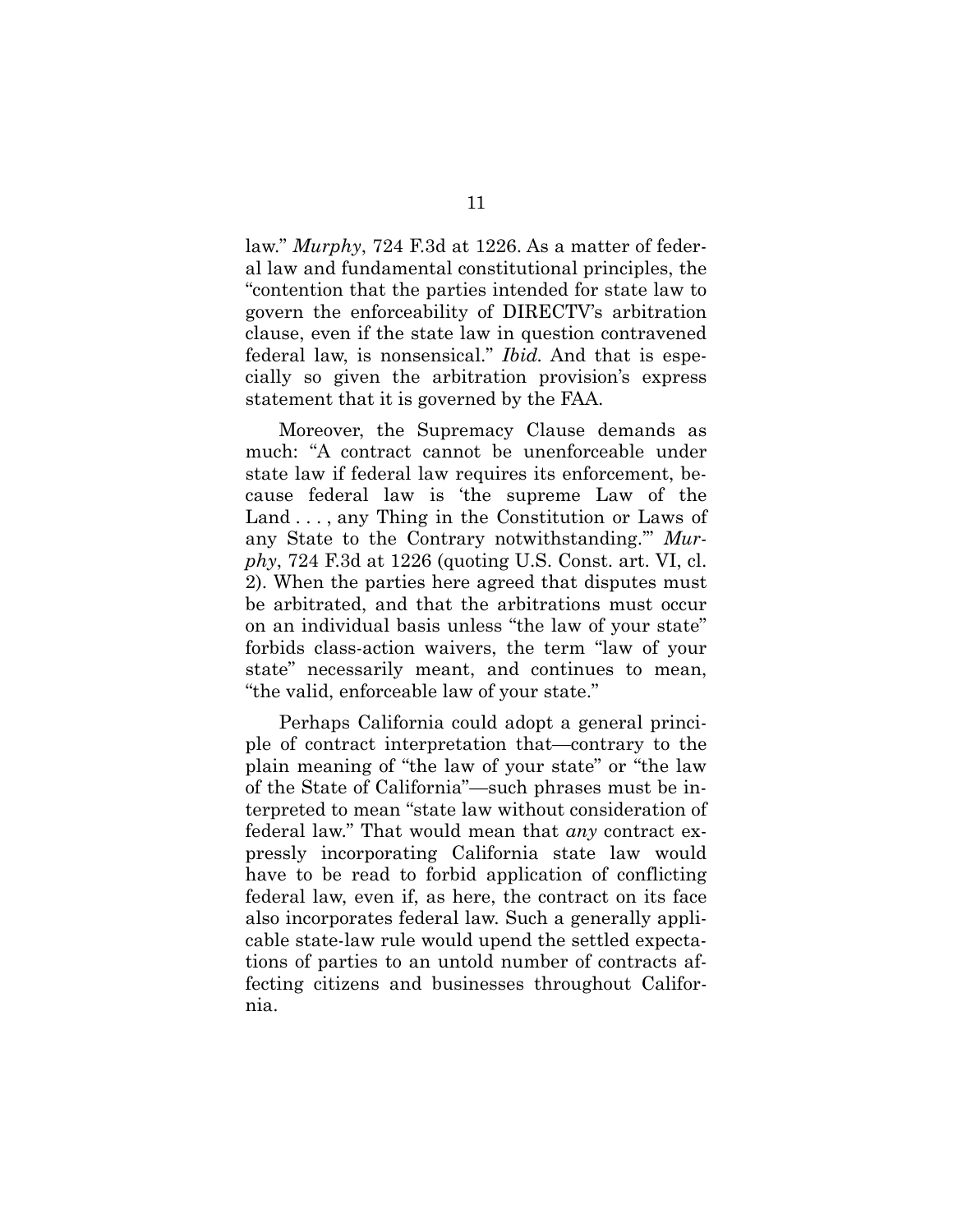Unsurprisingly, there is absolutely no evidence that California has adopted such a rule in any other context—much less one that would apply to all contracts. For its part, the California Court of Appeal did not identify any such authority. Rather, the interpretive principle applied here was invented solely to invalidate an arbitration agreement, and this arbitration-specific rule therefore violates Section 2 of the FAA.

### **B. The Decision Below Violates The Rule That Contractual Ambiguities Should Be Resolved In Favor Of Arbitration.**

Even assuming for the sake of argument that the meaning of the arbitration provision here was unclear, the decision below violates a second key principle of the FAA: In light of the statute's "emphatic federal policy in favor of arbitral dispute resolution" (*Mitsubishi Motors Corp.* v. *Soler Chrysler-Plymouth, Inc.*, 473 U.S. 614, 631 (1985)), this Court has declared that, "as a matter of federal law, any doubts concerning the scope of arbitrable issues should be resolved *in favor of arbitration*, whether the problem at hand is the construction of the contract language itself or an allegation of waiver, delay, or a like defense to arbitrability" (*Moses H. Cone Mem'l Hosp.* v. *Mercury Constr. Corp.*, 460 U.S. 1, 24-25 (1983) (emphasis added)).3 The decision below does just the opposite.

1. The California Court of Appeal concluded that the self-invalidation clause in the arbitration provision here was not "explicit" as to whether the parties intended for state law to apply "to the extent [that] it

l

<sup>3</sup> Accord *Mitsubishi*, 473 U.S. at 631.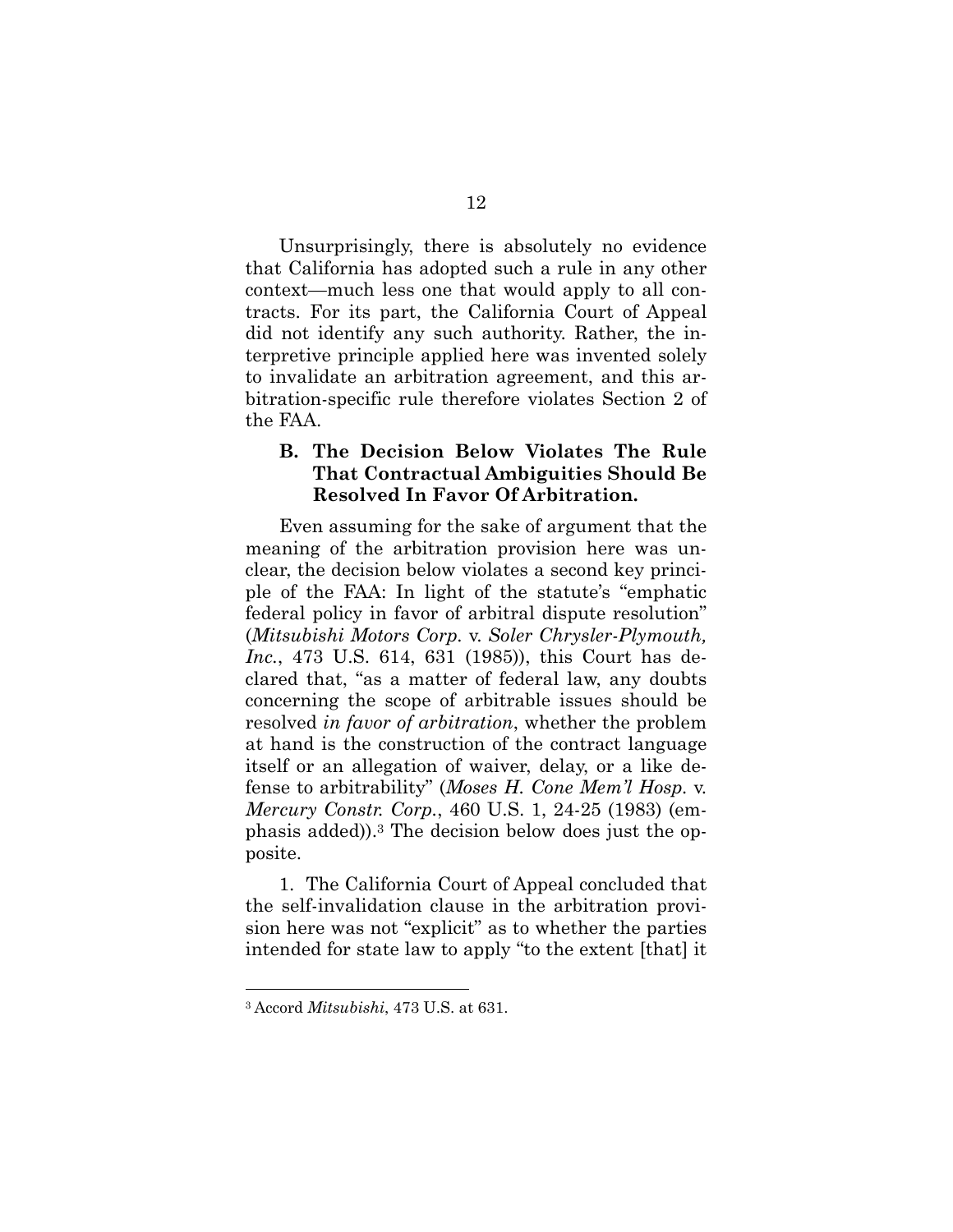is not preempted by the FAA" or whether they instead intended for state law to apply "without considering the preemptive effect, if any, of the FAA." Pet. App. 8a (internal quotation marks omitted). Asserting that the self-invalidation clause is for that reason "ambiguous," the court then invoked "'the common-law rule of contract interpretation that a court should construe ambiguous language against the interest of the party that drafted it'" (*id.* at 10a (quoting *Mastrobuono*, 514 U.S. at 62)).

Purporting to apply that principle, the court held that because DIRECTV had drafted the contract and had not expressly specified that controlling federal precedent would apply, the contract should be construed, against DIRECTV, to forbid application of federal precedent. Pet. App. 10a-11a. The court further reasoned that "'it seems unlikely that' plaintiffs anticipated in 2007 that the Supreme Court would hold in 2011 that the FAA preempts the *Discover Bank* rule concerning the enforceability of class action waivers in arbitration agreements." *Id.* at 11a.

The California Court of Appeal brushed aside the parties' express agreement that the FAA governed the arbitration provision and refused to impute to the parties the intent to apply binding interpretations of federal law. Pet. App. 11a. It therefore concluded that the contract required it to treat this Court's decision in *Concepcion* (which had invalidated the state-law rule) as irrelevant and instead to apply California's ban on class-action waivers despite the fact that this state-law rule is preempted by federal law.

2. The California Court of Appeal erred in concluding that the arbitration agreement is ambiguous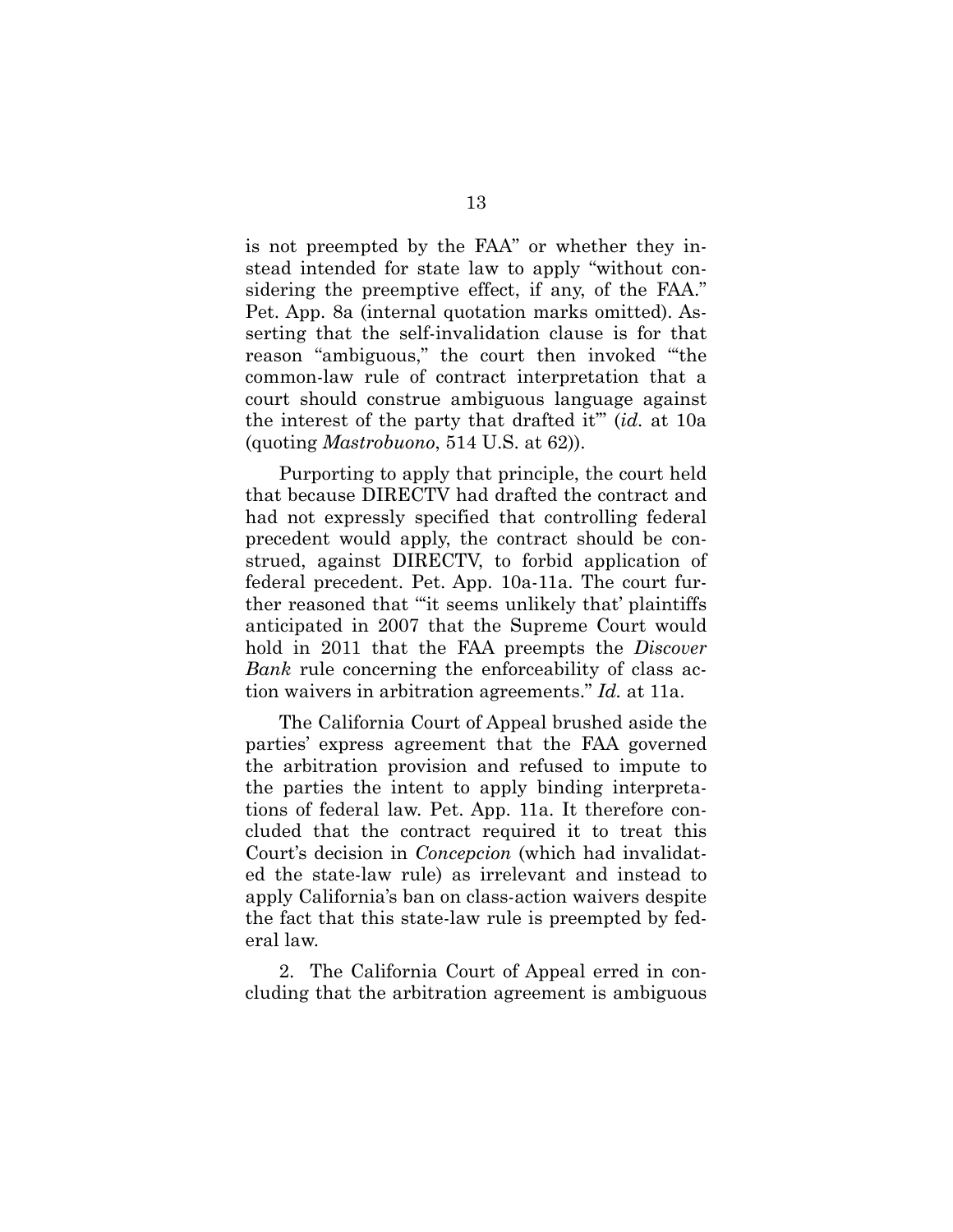about whether its self-invalidation mechanism incorporated federal as well as state law.

The parties expressly agreed that (1) "applicable federal laws" do in fact apply, (2) the FAA is one of those laws, and (3) the FAA governed the arbitration provision over and above the parties' general selection of local state law. See Pet. App. 5a ("The interpretation and enforcement of this Agreement shall be governed by \* \* \* applicable federal laws, and the laws of the state and local area where Service is provided to you," but "[n]otwithstanding the foregoing, [the arbitration provision] shall be governed by the Federal Arbitration Act."). Despite that clear language, the California Court of Appeal treated the parties' agreement to require individual arbitration and forbid class arbitration as instead foreclosing individual arbitration.

The court's reading of the parties' agreement transforming a contractual commitment to resolve the parties' disagreements through individual arbitration into an agreement to eschew arbitration and instead to resolve disputes through judicial class actions—comports with no rule of contract interpretation of which we are aware, in California or anywhere else. Rather, it stands the parties' intent and the ordinary rules of contract interpretation on their head. The California Court of Appeal's conclusion that ambiguity existed in the arbitration provision's language is so inimical to settled rules of contract interpretation that it cannot be explained except as the product of judicial hostility toward arbitration—the very thing that Congress meant to bar when it passed the FAA.

3. Even if the contract's reference to "the law of your state" were ambiguous because it could plausi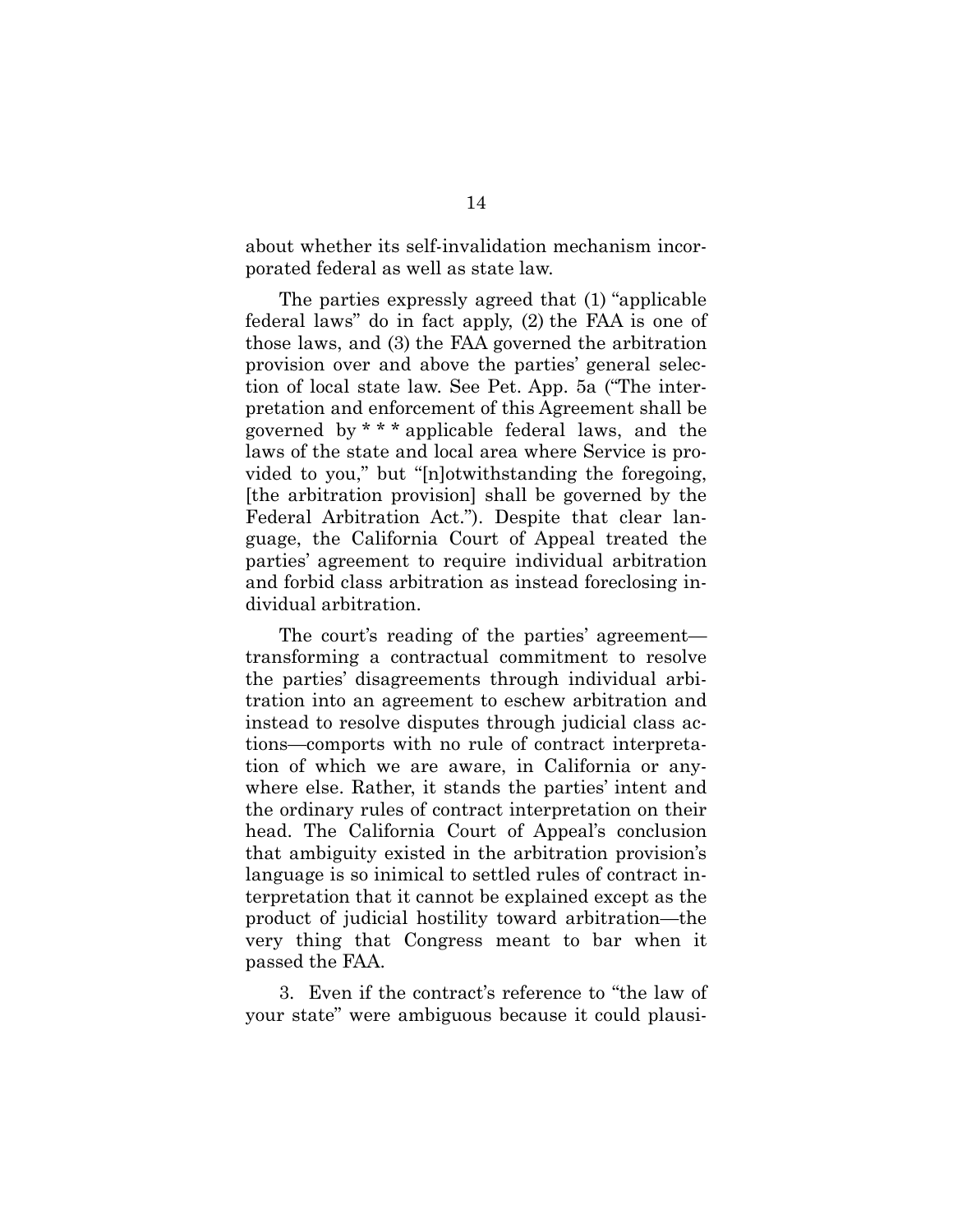bly be read to include preempted state statutes and court decisions, the alternate reading—based on the settled rule that preempted state law is a legal nullity—is undeniably plausible as well. Under such circumstances, this Court's precedents are clear that the FAA requires courts to resolve the contractual ambiguity in favor of arbitration. "[A]s a matter of federal law, any doubts concerning the scope of arbitrable issues should be resolved *in favor of arbitration*, whether the problem at hand is the construction of the contract language itself or an allegation of waiver, delay, or a like defense to arbitrability." *Moses H. Cone*, 460 U.S. at 24-25 (emphasis added); see also *Mitsubishi*, 473 U.S. at 631.

The decision below (Pet. App. 10a) relied on this Court's decision in *Mastrobuono* to justify its reliance on the common-law principle that contractual terms are construed against the drafter, instead of following the FAA's requirement that ambiguities must be resolved in favor of arbitration. But *Mastrobuono* did not hold, or even suggest, that the *Federal* Arbitration Act takes a backseat to the *state-*law maxim. That would be a surprising inversion of the Supremacy Clause.

What *Mastrobuono* did was to decide the question presented—whether the contract at issue authorized arbitration of punitive-damages claims—by applying the strong federal policy *favoring* arbitration. The Court first drew the pro-arbitration conclusion that punitive-damages claims are arbitrable absent a clear statement of the parties' contrary intent, which the parties had not made. 514 U.S. at 57-62. The Court then explained that (in the context of that case) construing the language of the arbitration provision against the drafter lent further support to the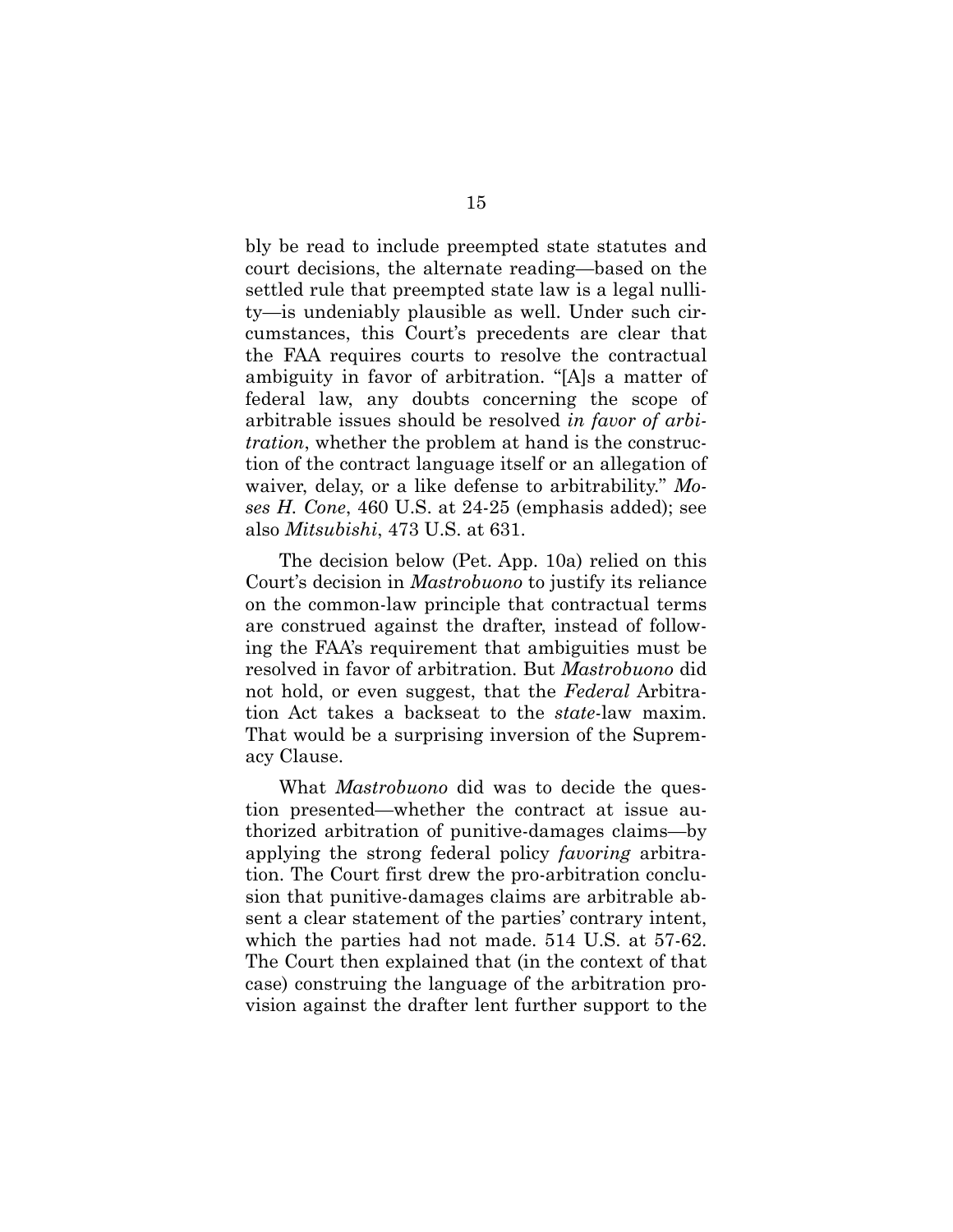conclusion that the dispute was subject to arbitration. *Id.* at 62-63.

The Court did not so much as hint in *Mastrobuono* that the common-law presumption should trump the FAA's presumption of arbitrability when the two point in opposite directions—much less that the former should trump the latter when, as here, the supposed contractual ambiguity is starkly at odds with the plain intent of the contract (to require individual arbitration), the Supremacy Clause, and common sense. *Cf. Murphy*, 724 F.3d at 1225- 1226 (describing reasoning later adopted by court below as "nonsensical").

\* \* \*

The California Court of Appeal's ruling in this case attempts a transparent end-run around the FAA. As this Court has explained in the past, the lower courts "must abide by the FAA, which is 'the supreme Law of the Land,' U.S. Const., Art. VI, cl. 2," and must faithfully apply "the opinions of this Court interpreting that law. '\* \* \* [O]nce [this] Court has spoken, it is the duty of other courts to respect that understanding of the governing rule of law.'" *Nitro-Lift Techs., L.L.C.* v. *Howard*, 133 S. Ct. 500, 503 (2012) (per curiam) (quoting *Rivers* v. *Roadway Express, Inc.*, 511 U.S. 298, 312 (1994)). Because "the FAA forecloses precisely this type of 'judicial hostility towards arbitration'" (*ibid.* (quoting *Concepcion*, 131 S. Ct. at 1747)), the decision below cannot stand.

#### **CONCLUSION**

The judgment of the California Court of Appeal should be reversed and the case should be remanded for enforcement of the arbitration agreement.